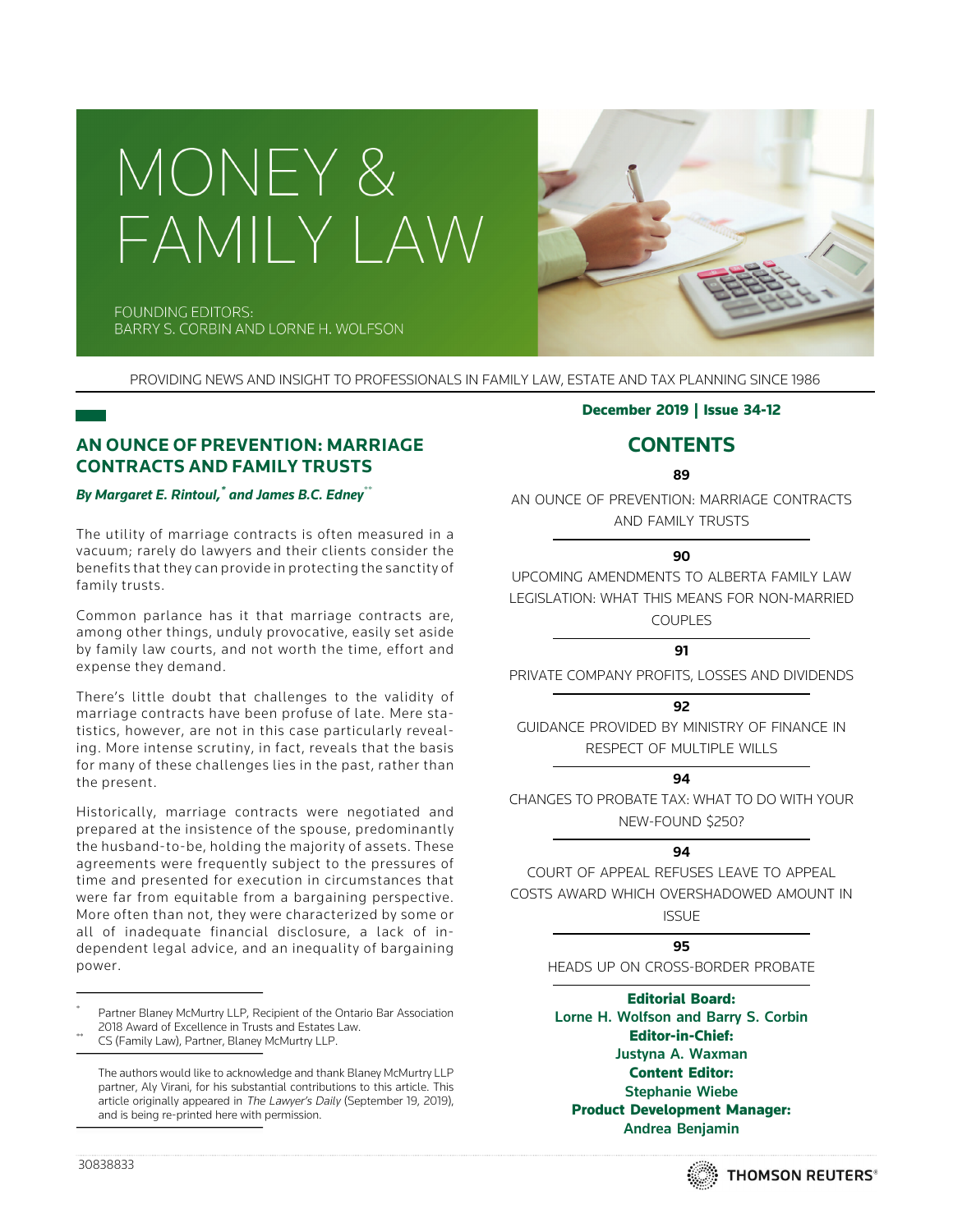Too often, an insistent prospective husband or father-inlaw would present the contract a day or two before the wedding, accompanied by the direct or implied threat that there would be no wedding unless the contract was signed. Consequently (and rightfully so), the provisions of section 56 of the Family Law Act<sup>1</sup> might be triggered many years down the line following the unforeseen and unknowable valuation date also known as the date of separation.

Section 56 provides that a court may set aside a domestic contract if a party did not disclose significant assets; did not understand the nature of the contract; and/or otherwise in accordance with the law of contract.

In short, courts can set aside marriage contracts where one or both parties lack informed consent.

Thankfully, "The Times They are a-Changin".

Today, women (generally, the historically disadvantaged spouse) outpace men in admission to graduate and professional schools. For the most part, parties are much more informed and aware than they have been in the past. Gone is the ubiquity of adamant spouses and docile fiancées entering into marriage contracts unsupported by informed consent.

The Family Law Act defines "property" broadly. Trite law now holds that "property" includes interests in the capital and income of a family trust, which is often prepared to address succession concerns for a family business that involves several family members.

In the authors' practice, marriage contracts are often utilized to exclude the capital of a family trust for equalization of net family property purposes. This is particularly so where our client is the beneficiary of the trust as of the date of marriage (as opposed to a trust settled during the marriage, which would be "excluded property" under the Family Law Act).

In the Private Client Group at Blaney McMurtry LLP, we have a protocol when acting for clients in the negotiation and preparation of prenuptial agreements. They embrace:

- 1. Full and frank financial disclosure by way of execution of a sworn financial statement accompanied by supportive financial disclosure brief;
- 2. Independent legal advice; and
- 3. A process that must commence sufficiently before the wedding to allow adequate time for the exchange of financial information and several rounds of negotiations (if necessary) prior to execution.

Under these circumstances, with the parties exchanging proposals on a level playing field, including eyes wide open to the fact that the contract excludes an interest in a family trust, a finding of informed consent is almost definitely assured.

The upshot is that properly negotiated and executed marriage contracts are the best way to exclude family trusts from forming part of net family property on the date of separation. The Supreme Court of Canada has unequivocally held that parties have wide discretion to include and exclude any property from division, so long as the governing agreement complies with applicable legislation, has been fairly negotiated, and represents the intentions and expectations of the parties.

The recipe used to bake a properly executed domestic contract, then, includes both family and estate planning ingredients. This is particularly evident where the client's (or, more often than not, their parents') objective is the protection of intergenerational family wealth. In such complex circumstances, expertise and experience in the intersection of these two areas of the law is essential. After all, the devil is in the dabble.

# **UPCOMING AMENDMENTS TO ALBERTA FAMILY LAW LEGISLATION: WHAT THIS MEANS FOR NON-MARRIED COUPLES**

## *By Katrina Wagner\* and Aaron Vogel*\*\*

When a married couple divorces in Alberta, each spouse is entitled to a share of their matrimonial property pursuant to the Matrimonial Property Act.<sup>1</sup> The legislation provides a framework for dividing matrimonial property between spouses. The court is granted a broad discretion to fashion a matrimonial property order based on a number of factors. Generally speaking, spouses will equally divide most property acquired throughout their marriage. However, spouses have the ability to predetermine their respective entitlements to matrimonial property by entering into a written agreement that provides for the status, ownership and division of that property.

The rights of non-married couples in Alberta is less clear. The Matrimonial Property Act only applies to married spouses or former married spouses. Most Canadian common law jurisdictions have enacted legislation to recognize that persons in common-law relationships, similar to those in marriages, are entitled to property division rights upon separation from their partner. Upon the breakdown of a common-law relationship in Alberta, the parties have to rely on complex legal doctrines to establish their respective rights to property acquired during their commonlaw relationship. This has resulted in little predictability in the division of assets between non-married couples.

Katrina is an associate lawyer at MLT Aikins LLP. She maintains a general corporate commercial practice, with an emphasis on business mergers and

acquisitions, owner-operated enterprises, family law and estate planning.<br>Aaron Vogel is an articling student at MLT Aikins LLP's Saskatoon office. Aaron obtained a Juris Doctor with great distinction from the University of Saskatchewan in 2019.

This article was originally published on MLT Aikins Insights (October 7, 2019), and is being re-printed here with permission.

R.S.A. 2000, c. M-8.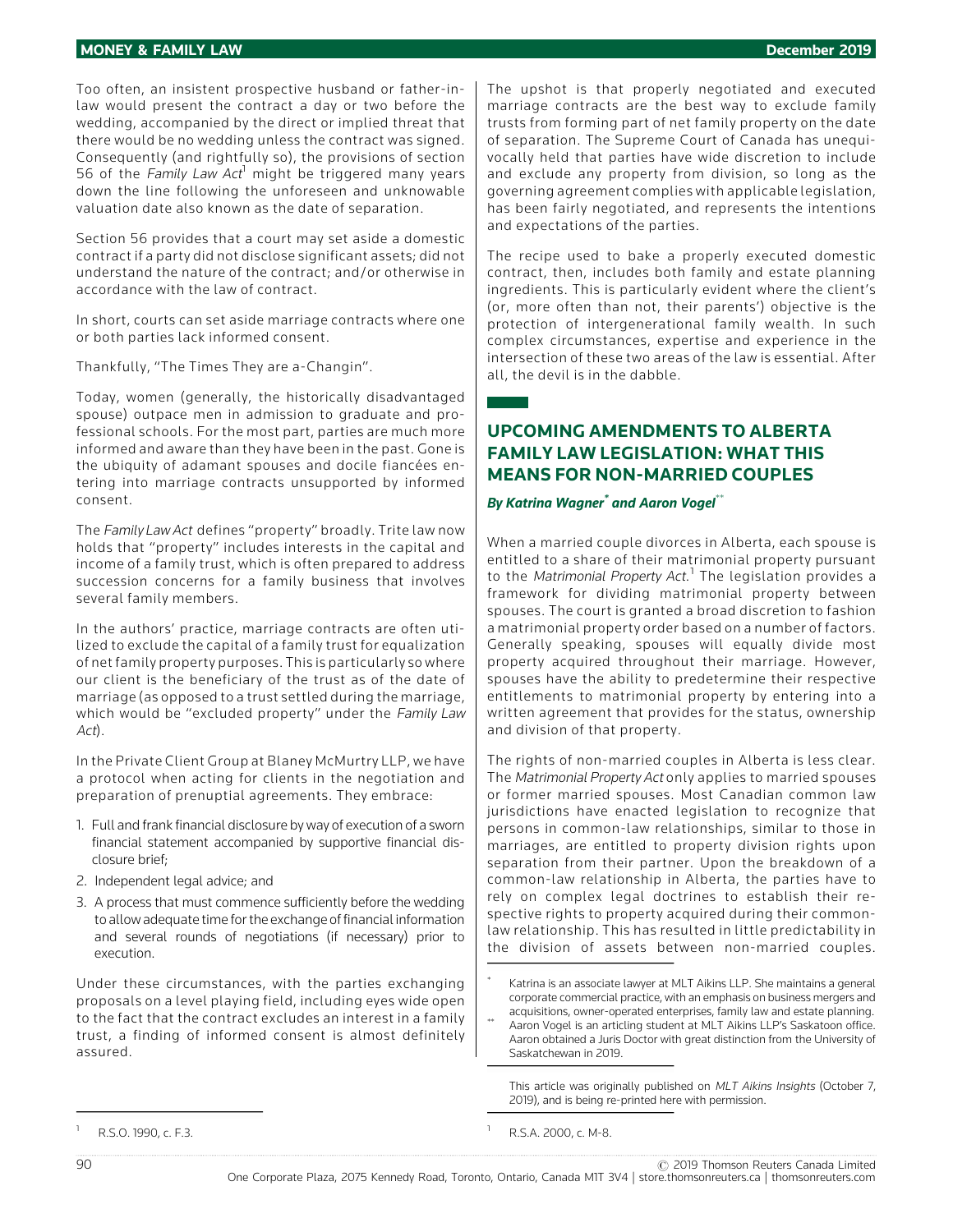However, the legislative regime governing the division of matrimonial property in Alberta will soon change.

Bill 28, the Family Statutes Amendment Act, 2018,<sup>2</sup> received royal assent on December 11, 2018 and will become law on January 1, 2020. The Family Statutes Amendment Act, <sup>2018</sup> contains significant changes to the matrimonial property division legislation in Alberta. The following changes will come into force on January 1, 2020:

- The Matrimonial Property Act will be renamed the Family Property Act.
- The Family Property Act will apply to both married spouses and "adult interdependent partners". Adult interdependent partners are those that meet the criteria in the Adult Interdependent Relationships Act.<sup>3</sup> Generally speaking, adult interdependent partners are those who have lived together in an interdependent relationship:
	- . for at least three years;
	- . in some circumstances, for less than three years if the couple has a child; or
	- . who have entered into an adult interdependent partner agreement.
- The Family Property Act specifies that the property division rules apply after beginning a relationship of interdependence. Currently, married couples only divide property acquired from the date of marriage. This change ensures that most property acquired throughout the relationship will be subject to the rules in the Family Property Act.
- The Family Property Act clarifies that married spouses and adult interdependent partners can enter into a property division agreement that applies both during cohabitation before marriage and the time after marriage. If an agreement is entered into before marriage, it will be unenforceable after marriage unless the agreement clearly shows that the parties intended for it to continue to apply after marriage.

While the Matrimonial Property Act and the Family Property Act contain default rules regarding the division of family property, their application in any given case involves some uncertainty. Couples who wish to divide their property differently than that provided for under the Matrimonial Property Act or the Family Property Act can do so by entering into a written agreement. The agreement can provide for the fixed distribution of property acquired before, during and after separation.

The Matrimonial Property Act contains certain requirements that must be met for an agreement to be enforceable. The Family Property Act will apply these same requirements to adult interdependent partners.

If you are contemplating entering into an agreement governing the status, ownership and division of family property, we recommend that you seek the advice of an experienced legal advisor.<sup>4</sup>

such that these materials are not intended to be relied upon or taken as legal advice or opinion. Readers should consult a legal professional for specific advice in any particular situation.

# **PRIVATE COMPANY PROFITS, LOSSES AND DIVIDENDS**

#### *By Paula White*\*

The recent case of *V.O.E. v. L.L.E.*<sup>1</sup> highlights two important issues in determining income for shareholders of private companies:

- 1. Should corporate losses be attributed to the shareholder?
- 2. How should dividends from a private company be reflected in income?

The jointly-engaged expert in this case attributed corporate losses to the father, and did not apply a gross-up on dividends received by the father.

The judge in this case notes that:

- 1. The purpose of the Federal Child Support Guidelines<sup>2</sup> (the "Guidelines") is to determine the actual or effective income available to a payor;
- 2. Section 18 of the Guidelines allows the court to look behind closely-controlled corporations to see if there are undistributed funds in the corporation that are available; and
- 3. Attributing corporate losses effectively collapses the distinction between corporation and payor as legal entities, which is not the intent of section 18.

Presumably, the rationale for not attributing corporate losses to a shareholder is that the existence of a corporation protects the shareholder from having to fund losses personally. The Guidelines therefore only address corporate income and ignore corporate losses.

But are there instances where corporate losses should be considered? We think the answer is yes, in the following circumstances:

1. Remuneration that is capital, not income. For example, the company paid a \$200,000 salary to the shareholder, but incurred a loss of \$100,000. Line 150 income is \$200,000. But if no salary had been paid, Line 150 income would be \$nil, and the company would have earned a profit of \$100,000, which might be attributed to the shareholder as income for support purposes. Clearly, \$100,000 is the shareholder's economic profit for the year. The excess \$100,000 of salary paid to the shareholder has come from capital, not income.

<sup>5.</sup>A. 2018, c. 18.<br>5.A. 2002, c. A-4.5.<br>Note: This article is of a general nature only and is not exhaustive of all possible legal rights or remedies. In addition, laws may change over time and should be interpreted only in the context of particular circumstances

CPA, CA, CBV. Paula White is the managing partner of Paula White Valuations Inc. She has over 25 years of experience in providing business valuation and litigation support services to lawyers and business owners.<br>
<sup>1</sup> 2018 CarswellAlta 2751 (Alta. Q.B.).<br>
<sup>2</sup> SOR/97-175.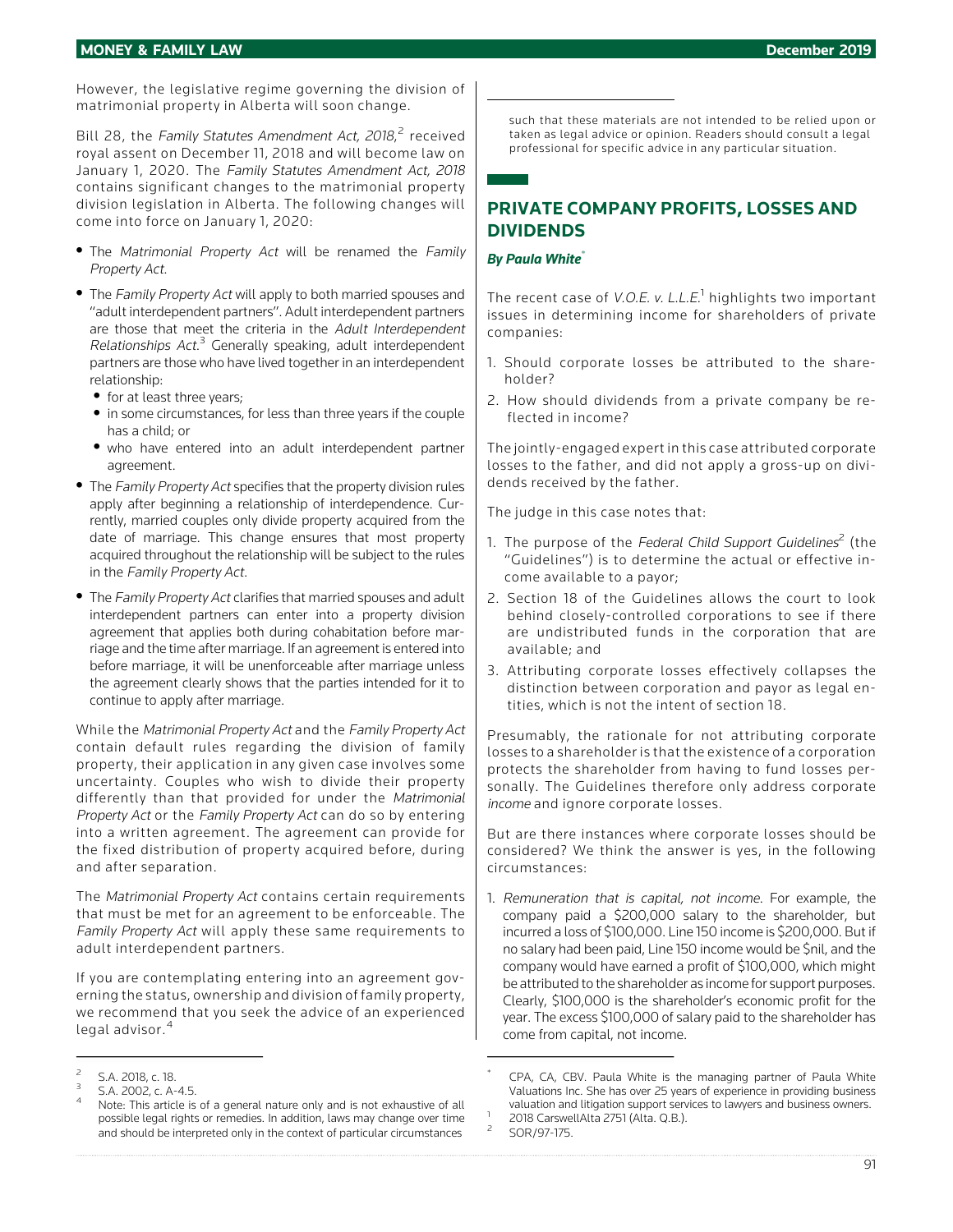## **MONEY & FAMILY LAW December 2019**

- 2. Losses funded by the shareholder. The question of how losses are financed is relevant. In our view, the existence of a corporate structure does not always protect a shareholder from incurring losses personally. We have seen instances where losses have been funded directly by shareholders via shareholder advances, and where external debt is obtained but only with the personal guarantee or postponement of the shareholder.
- 3. Where other companies in <sup>a</sup> group fund the losses. It is not uncommon for support payors to have interests in more than one private company. It is also not uncommon for the companies to be operationally and/or financially inter-connected, and for some of the companies to generate income while others generate losses. Sometimes profits are moved from one company to another for tax purposes, generating a loss in one company and profits in another. In such instances, it makes economic sense to combine the results of such inter-connected companies together and consider attribution of the net amount. If the net amount of income/losses of the corporate group is a loss, attribution of the net loss should be determined by reference to whether or not the shareholder has personally funded the net loss.
- 4. Averaging of income for prospective purposes. The Guidelines allow for an averaging of income. If a corporation has a history of profitable and non-profitable years, is it fair only to capture profitable years in trying to fix an average income for prospective purposes? If the reason for the losses can be ascribed to events which are not likely to recur in the future, then it makes sense to exclude the losses from the average. But if a company's performance fluctuates due to general market conditions or cyclicality, then including losses in the average may result in a fairer determination of income.

## **Dividends from Private Companies**

Corporate income can be distributed as dividends, but not all dividends are income! Dividends are just the method and timing of distribution of corporate income and equity, and often have nothing to do with the level of income achieved in a particular year. The timing and quantum of dividends is often driven by the cash flow needs of the shareholder and not necessarily the profit of the business.

Dividends declared in a year can be higher or lower than income achieved. Where dividends are higher than income, the source of the excess amount is capital, not income. For example, if a corporation earned \$200,000 in 2018 and declared no dividends, earned \$nil in 2019 and issued a dividend of \$200,000, the dividend has come from capital (which includes undistributed income of prior years). The obvious danger is that the \$200,000 might be attributed to the payor in 2018 and then included in Line 150 income for 2019, resulting in a double-counting of the same income.

In our view, the better approach is to eliminate private company dividends from income, and then assess whether or not the company's profits for the year are available to the shareholder. This method accurately captures the available income earned in a year, rather than the amount distributed as a dividend.

The payment of dividends is still an important factor to consider as part of a corporate income attribution analysis. For example, if a dividend was paid, it is relevant in assessing the *availability* of income, but not in determining the amount of income. For example, if income for the year is \$100,000 and a dividend of \$200,000 was paid in the year to the shareholder, then it is obvious that the \$100,000 of income was available to the shareholder and should be included in income.

## **Should Private Company Dividends be Grossed Up?**

If the intent of a gross-up is to capture the benefit of a lower tax rate applicable to dividends (versus salary or bonus), then the answer is no, as shareholders of private companies eventually end up paying tax on company profits at the higher rate.

All accountants are aware of the concept of "integration" the mechanics of the *Income Tax Act*<sup>3</sup>under which corporate profits are taxed at approximately the same rates on employment income no matter if paid as salary, bonus or dividends. Integration is not perfect and there might be some leakage, but a gross-up using standard tax rates for dividends and employment income grossly overstates the benefit, if any.

The following examples illustrate the point (i.e., the effective tax rate on employment income is 24% versus 25.63% on combined corporate tax and personal tax on dividends):

|                                   |        | <b>Dividend</b> |         | <b>Employment Income</b> |         |
|-----------------------------------|--------|-----------------|---------|--------------------------|---------|
| Pre-tax income before mgt bonus   |        | Α               | 100,000 | Α                        | 100,000 |
| Profit paid as employment income  |        | B               |         | B                        | 100,000 |
| Less personal tax $@$             | 24.00% |                 | n/a     | $C = 24\%$ B             | 24,000  |
| Corporate tax @                   | 12.5%  | $D = 12.5%^*A$  | 12,500  |                          | n/a     |
| After-tax income paid as dividend |        | $E = A - D$     | 87,500  |                          | n/a     |
| Personal dividend tax @           | 15.0%  | $F = 15%E$      | 13.125  |                          | n/a     |
| Net cash after tax                |        | $G = EF$        | 74.375  | $G = BC$                 | 76.000  |
| Total tax paid                    |        | $H = D + F$     | 25.625  | $H = C$                  | 24.000  |
| <b>Effective tax rate</b>         |        | $= H/A^* 100$   | 25.63%  | $= H/A^*100$             | 24.00%  |

<sup>3</sup> R.S.C. 1985, c. 1 (5th Supp.).

# **GUIDANCE PROVIDED BY MINISTRY OF FINANCE IN RESPECT OF MULTIPLE WILLS**

*By Suzana Popovic-Montag and Nick Esterbauer\**

## **Estate Administration Taxes**

Ontario is notorious for its high estate administration taxes. While the provincial government's most recent budget provides some relief in respect of this burden (increasing the size of estates that are exempt from payment

Suzana Popovic-Montag is the Managing Partner of Hull & Hull LLP, practicing exclusively in the areas of estates, trusts, capacity and fiduciary litigation. Nick Esterbauer is an associate at Hull & Hull LLP.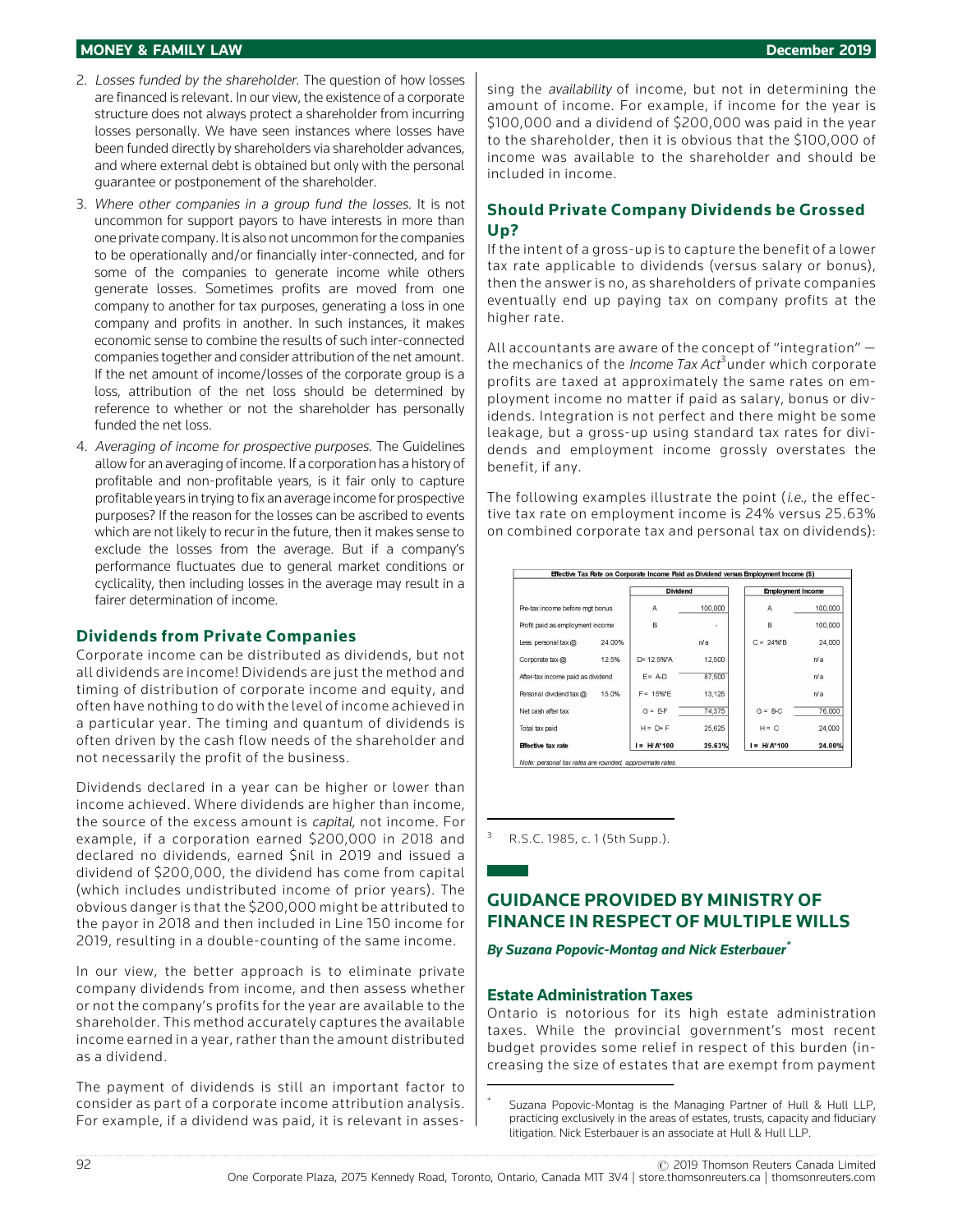of estate administration tax to those valued at \$50,000 or less), planning to minimize or avoid estate administration tax remains a primary estate-planning concern for many Ontario residents.

## **Multiple Will Planning**

A common and effective mechanism for limiting exposure to estate administration taxes is the use of multiple wills to reduce the assets to be administered under the probated will. Typically, a primary last will and testament covers only those assets for which probate is required, often including real property, while a secondary will addresses the disposition of all other assets.

## **Re Milne Estate**

Prior to its successful appeal, *Re Milne Estate*,<sup>1</sup> was a source of concern for estate planners throughout the province. The decision raised the issue of the validity of multiple wills on the basis of their use of discretionary allocation clauses, which eliminate the "certainty of subject matter" required for a valid trust. The lower court's determination was made on the basis that a will is a trust in respect of which the three-certainties test applies.

In  $Re$  Milne Estate<sup>2</sup> the Divisional Court clarified that discretionary allocation clauses are not fatal to the validity of a will (at para. 24):

The fact that an allocation clause is discretionary does not mean that the power conferred by it can be exercised arbitrarily. The power of an executor to allocate must be exercised in accordance with the standards of applicable fiduciary duty.

The court recognized the impracticality of providing a definitive list of assets for which a Certificate of Appointment of Estate Trustee With a Will may or may not be required by the time of the testator's death, often years after the preparation and execution of primary and secondary wills.

The Divisional Court reviewed the issue of whether a will was, as Justice Dunphy of the Superior Court of Justice had suggested, a trust. While a will may give rise to the creation of one or more testamentary trusts, a will itself is not a trust and, accordingly, the three certainties need not be satisfied in order for the will to be valid. To be valid, a will must instead comply with the formal requirements outlined within the Succession Law Reform Act.<sup>3</sup>

## **Aftermath of Re Milne Estate**

While the Divisional Court's decision in Re Milne Estate supported the use of a discretionary allocation of assets between primary and secondary wills based on a determination by the estate trustee for the need of probate, some uncertainty remained in respect of how far trustee discretion could go and how best to prepare multiple wills without unnecessarily exposing assets to estate administration tax.

Consider, for example, discretionary allocation clauses worded as follows:

## Primary Will:

This Will applies to any assets for which my Trustees determine a grant of authority by a court of competent jurisdiction is required for the transfer or realization thereof.

#### Secondary Will:

This Will applies to any assets for which my Trustees determine a grant of authority by a court of competent jurisdiction is not required for the transfer or realization thereof.

Prior to the testator's death and the estate trustee's determination as to which assets require probate, it cannot be determined in respect of some assets whether they will fall under the primary or secondary will. As a result, drafting solicitors may want to include dispositive clauses dealing with specific assets within both documents. For example:

#### Primary Will:

To the extent that this asset is governed by my Primary Will, I direct my Trustees to transfer [my house] . . .

#### Secondary Will:

To the extent that this asset is governed by my Secondary Will, I direct my Trustees to transfer [my house] ...

However, until very recently, it was unclear whether such wording appearing in both wills would expose an estate to estate administration tax in respect of assets identified within a primary will (but being administered under the secondary will) and/or whether these assets would need to be included in the Estate Information Return.

## **Recent Guidance Provided by the Ministry of Finance**

In response to the above scenario and proposed wording for primary and secondary wills, the Ministry of Finance has shared the following position:

The responsibility for determining whether an asset requires an estate certificate to transfer it rests with the estate representative. The estate representative would therefore, in the case described above, make a determination as to whether the "house" requires a grant of authority in order to transfer it based upon objective criterion.

If the estate representative determines that an estate certificate is not required for the purpose of transferring the house, this asset would be excluded from the Estate Information Return. Please note that pursuant to the Minister's power of audit and inspection under section 4.7 of the *Estate Administration Tax Act, 1998*,<sup>4</sup> the Minister may request, among other things, information, documents and records relating to the determination.

This clarification provides meaningful guidance to estate lawyers in assisting clients to create estate plans in a manner that reflects both a client's testamentary intentions and minimizes probate-related estate expenses.

<sup>1 2018</sup> CarswellOnt 15063, 2018 ONSC 4174 (Ont. S.C.J.).<br>
2019 CarswellOnt 843, 2019 ONSC 579 (Ont. Div. Ct.).<br>
R.S.O. 1990, c. S.26. 5 R.S.O. 1998, c. 34, Sched.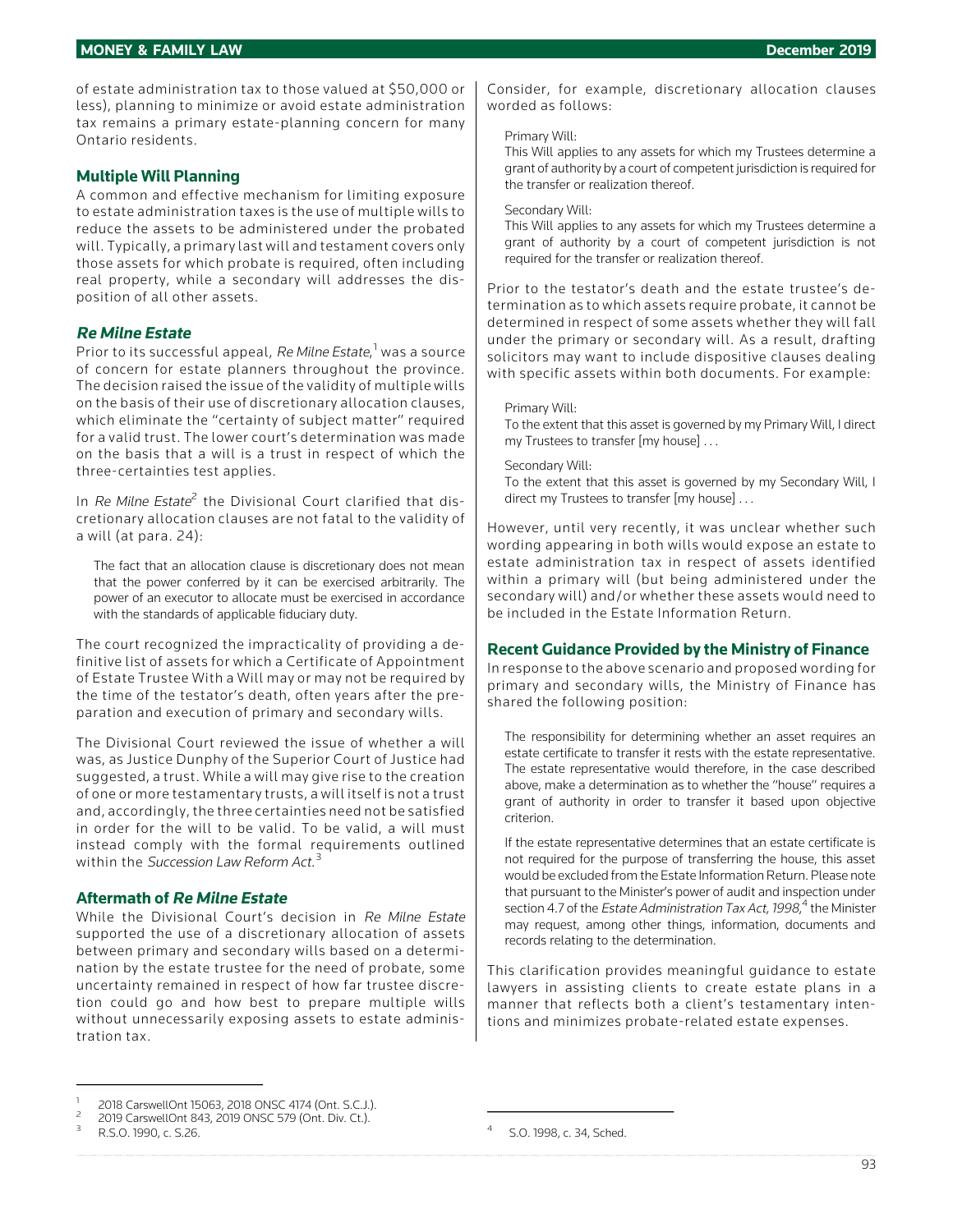# **CHANGES TO PROBATE TAX: WHAT TO DO WITH YOUR NEW-FOUND \$250?**

## *By Danna Fichtenbaum\**

Adding to the anticipated 2018-2019 deficit, Doug Ford's provincial government has provided a \$250 tax break to estates which will be probated on or after January 1, 2020.<sup>1</sup> The legislation responsible for these changes is the Estate Administration Tax Act, 1998.<sup>2</sup>

On applications for probate, $3$  probate tax<sup>4</sup> is owed by the estate at issue. This tax is calculated on the basis of the value of the assets being probated.

If a probate application is commenced prior to January 1, 2020, the tax rates are as follows:

- . \$5 for each \$1,000, or part thereof, of the first \$50,000 of the value of the estate; and
- . \$15 for each \$1,000, or part thereof, of the value of the estate exceeding \$50,000.

By way of example, a \$1 million estate, if submitted for probate before the new year, would pay \$14,500 in probate tax to the Minister of Finance, as follows:

- \$5 per thousand for the first \$50,000 of the value of the estate = \$250; and
- . \$15 per thousand for the remaining \$950,000 of the value of the estate  $=$  \$14,250.

If submitted for probate after the new year, the probate tax owing for the same estate would only be \$14,250 (there is no "charge" for the first \$50,000 of assets, but the tax on the balance of the value of the estate remains unchanged).

Probate tax owing on estates valued at \$50,000 or less would be zero.<sup>5</sup>

Ford's 2019 Ontario Budget Speech claimed that this tax break, among others, puts "people first by making life more affordable and convenient." The extent to which a savings of \$250 in the hands of an estate impacts the affordability of life is, of course, yet to be seen.

# **COURT OF APPEAL REFUSES LEAVE TO APPEAL COSTS AWARD WHICH OVERSHADOWED AMOUNT IN ISSUE**

## *By Ken Prehogan\**

In *Knight* v. Knight,<sup>1</sup> the Court of Appeal released Reasons for Decision refusing to grant leave to appeal from an award of costs of \$490,000 plus HST following a 13-day trial arising out of "hard fought — and expensive — matrimonial litigation". This amount far overshadowed the amount in issue. More than half was for a disbursement for an accounting expert. The court stated:

The trial judge was cognizant that the costs award was high for a 13 day trial. However, the trial judge placed the blame entirely at the feet of the appellant, whose approach to the litigation he characterized as unreasonable: "[the appellant's] tactics coupled with his unacceptable offers to settle, leads me to conclude that his goal was to ensure that [the respondent] suffer a considerable financial defeat even if she enjoyed success at trial."

As for the disbursement for the respondent's accounting expert, the court noted that much of the amount was for chasing disclosure, a significant problem for the respondent.

Section 133(b) of the Courts of Justice Act<sup>2</sup> states that a discretionary order for costs may not be appealed without leave. Leave will not be granted unless there are strong grounds upon which the appellate court could find that the trial judge had erred in the exercise of his or her discretion. The appellate court should only set aside the costs order if the trial judge made an error in principle or if the costs award is plainly wrong.

Neither happened here. The appellant sought to have the Court of Appeal perform a line-by-line analysis which was not pursued at trial and which the Court of Appeal declined to do given that the trial judge's costs endorsement did not reveal an error in principle or an error in the exercise of his discretion. To the extent that the appellant based his appeal on the principle of proportionality, the court accepted the trial judge's explanation that the costs award was necessary to defeat what he perceived to be the appellant's tactic of ensuring that the respondent would not benefit from her success in the litigation. The Court of Appeal refused to "second-guess" the quantum of the award.

This case is a caution for the unreasonably aggressive litigant, who should expect to pay an amount disproportionately high compared to the amount in issue and, needless to say, in addition to his or her own legal costs. Counsel are well-advised to make every effort to rein in clients who instruct them to conduct litigation outside the

Danna Fichtenbaum is an Associate in Minden Gross LLP's Wills & Estates Group, with a practice focused on estate litigation, administration and planning. Primarily, Danna prosecutes and defends will challenges and power of attorney disputes; prepares and objects to attorney and estate trustee accounts; and prepares effective estate plans for mid to high net

worth individuals.<br>The maximum tax break of \$250 only applies to estates valued at more than \$50,000. The savings apply incrementally to estates valued at \$50,000 or less.<br><sup>2</sup> S.O. 1998, c. 34.<br><sup>3</sup> Technically referred to as "Applications for Certificates of Appointment of

Estate Trustee."<br>Technically referred to as "Estate Administration Tax."<br>It is important to note that these "exempt" estates will still be required to

file an Estate Information Return in the ordinary course, though the deadlines for such filings will be extended, also in the new year.

Ken Prehogan is a Partner at WeirFoulds LLP and is known for his uncompromising representation of clients involved in some of Canada's most challenging civil litigation matters.<br>
<sup>1</sup> 2019 ONCA 538 (Ont. C.A.).<br>
<sup>2</sup> R.S.O. 1990, c. C.43.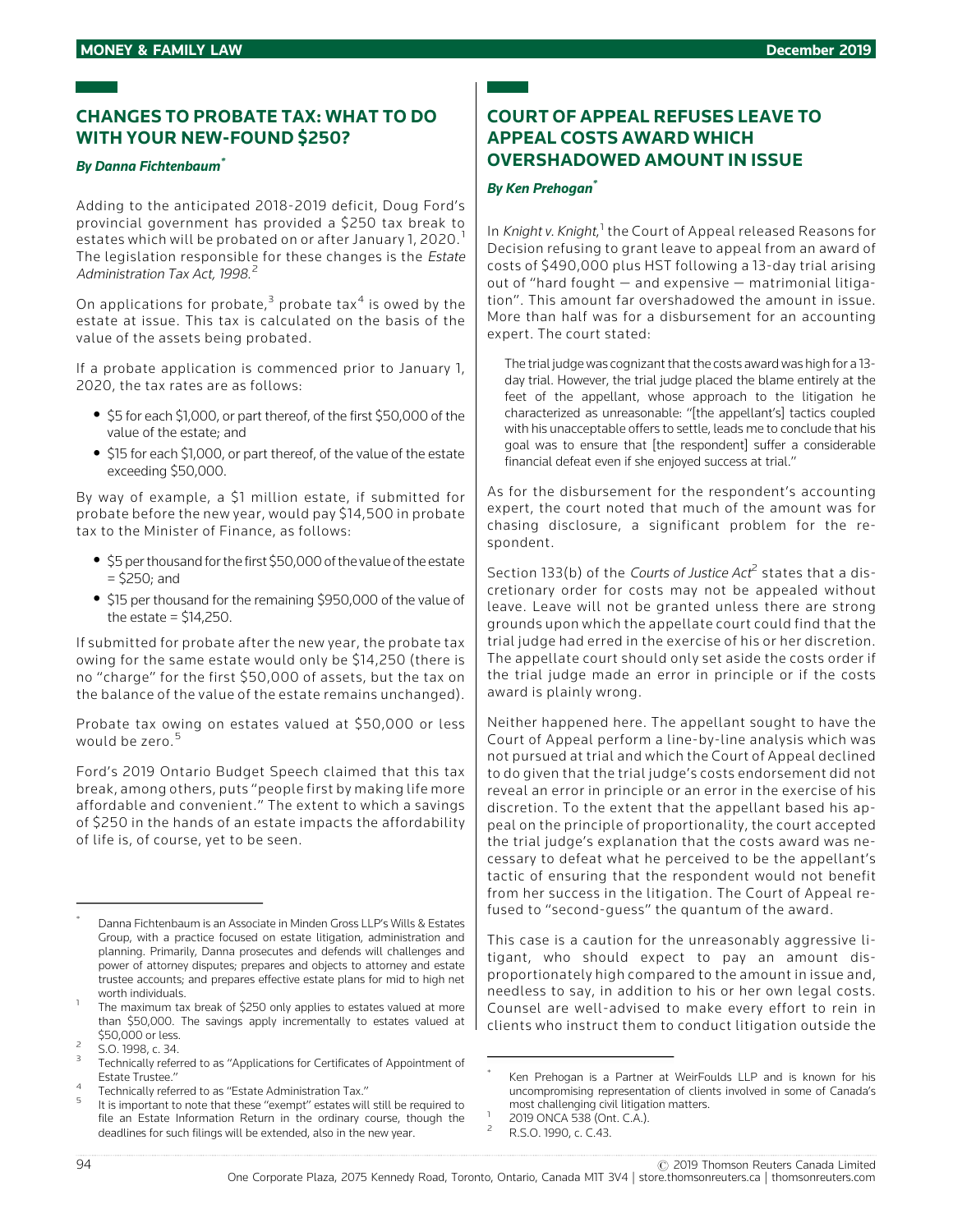#### **MONEY & FAMILY LAW December 2019**

norms of acceptable conduct. In some cases, counsel would be well-advised to withdraw from the matter, rather than risk the possibility of a cost award against him or her personally, pursuant to Rule 57.07.<sup>3</sup>

<sup>3</sup> Rules of Civil Procedure, R.R.O. 1990, Reg. 194.

# **HEADS UP ON CROSS-BORDER PROBATE**

## *By Marly Peikes\**

With increased mobility, it is becoming more common to have assets in several jurisdictions, and therefore more important to create a comprehensive estate plan that considers all of your assets and not just the assets located where you live. To deal with assets in more than one jurisdiction, there are a number of advantages in having multijurisdictional or separate situs wills.

This article focuses on what happens when a person dies leaving assets in more than one jurisdiction and only one will. If the testator has worldwide assets (including some in Ontario) and a will in his or her home jurisdiction which has been probated there and no separate will in Ontario, the executor will most likely need to apply to the court in Ontario to have the will probated in Ontario as well. Without a local court appointment, the executor will not have authority to administer any interest in Ontario real property or other Ontario assets (the process will be different if the testator was domiciled in Ontario and has assets elsewhere).

The executor will either have to apply to an Ontario court for a Certificate of Ancillary Appointment of Estate Trustee or Confirmation by Resealing of Appointment of Estate Trustee (collectively referred to as an "ancillary court appointment"), which differ based on whether the testator was domiciled in a Commonwealth jurisdiction. Where the original probate was granted in a Commonwealth jurisdiction, resealing may be available from an Ontario court to confirm an executor's authority to act, in a simplified process.

Here are some cautionary issues to consider, which will add additional cost, time and nuisance for your executors:

The wait time to receive a grant of probate is currently five to eight months in Toronto. This timeline will be further extended if the executor needs to first probate the will in the home jurisdiction court before subsequently probating the will in Ontario (or vice versa).

Problems may also arise if the original will is retained by a foreign court or by certain public repositories for wills in foreign jurisdictions, but no probate grant is issued or available. The original will generally needs to be filed with an original application for a court appointment. The executor may need to apply to the Ontario court for proof in solemn form so that a notarial copy of the will may be submitted with the application for a court appointment in the place of the original, where the original is not available.

An executor applying for an ancillary court appointment who is not an Ontario resident or resident elsewhere in the Commonwealth is required to give security (or a bond) to the court. According to legislation, the amount of the bond is double the value of the Ontario assets, but may be reduced or dispensed with at the court's discretion. If there are any minor or incapable beneficiaries, the executor may not be able to get this requirement waived by the court, although some part of the amount may be reduced in appropriate circumstances.

Dealing with an estate with global assets requires specialized assistance from a cross-border legal advisor. With proper advice and planning, these issues can be minimized by preparing a comprehensive plan to ensure the estate can be efficiently administered across borders and assist with any complications that arise.

Marly Peikes is an associate lawyer at O'Sullivan Estate Lawyers LLP. Marly's practice includes all aspects of estate and trust planning, estate administration and estate dispute resolution.